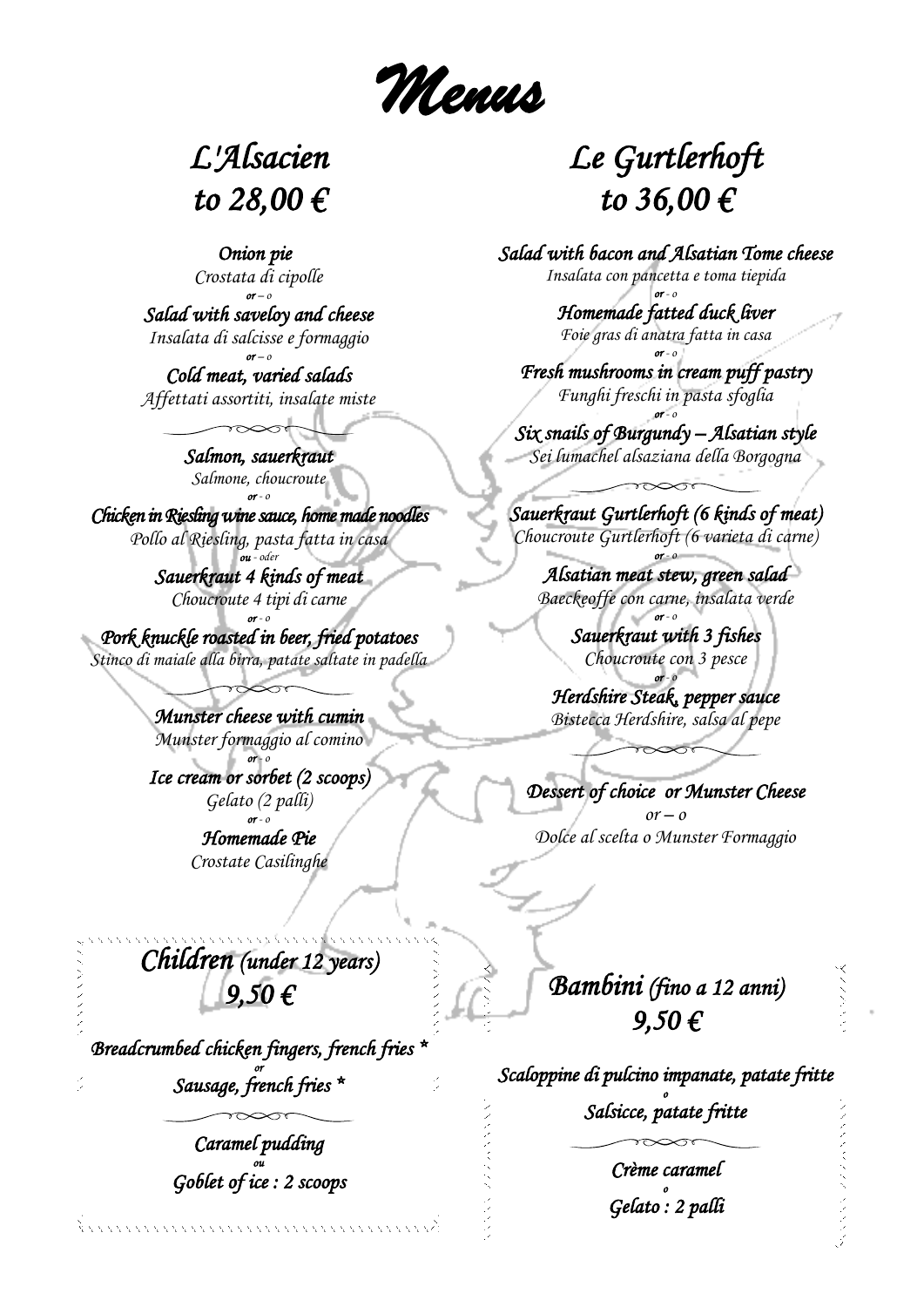## *Salads and Entrées / Antipasti*

|                                                                                                                    | Small | Big<br>portion portion |
|--------------------------------------------------------------------------------------------------------------------|-------|------------------------|
|                                                                                                                    |       |                        |
| Green salad with poultry liver – Insalata riccia al fegato di pollame 7,10 $\epsilon$ 13,80 $\epsilon$             |       |                        |
|                                                                                                                    |       |                        |
| Salad with bacon and Alsatian Tome cheese – Insalata con pancetta et toma tiepida 7,10 $\epsilon$ 13,80 $\epsilon$ |       |                        |
|                                                                                                                    |       | 7.80 $\epsilon$        |
| Six snails of Burgundy Alsatian style – Sei lumachel alsaziana della Borgogna 8,80 $\epsilon$                      |       |                        |
|                                                                                                                    |       | 16,80€                 |
|                                                                                                                    |       | $.8,00 \in$            |
|                                                                                                                    |       |                        |

## *Flammekueche*

*Fine bread dough covered with cottage cheese, cream, bacon, onions. Been served on small board. Pasta fine del pane coperta di ricotta, crema, pancetta affumicata, cipolle.*

| Traditional - Tradizionale.<br>$9,80 \in$             |
|-------------------------------------------------------|
| $.10,50 \in$<br>Gruyere -Emmenthal                    |
| Munster cheese (cumin, bacon) -                       |
| Munster formaggio (comino, pancetta) 10,50 $\epsilon$ |
| Saveloy and mixed herbs                               |
| 10,50€<br>Salsicce e erbe aromatice                   |
| <b>Mushrooms</b> – Funghi  10,50 $\epsilon$           |
| Smoked salmon and sauerkraut -                        |
| Salmone affumicato e choucroute $11,50 \text{ } \in$  |
| $\frac{1}{2}$ Flammekueche choice5,50 €               |
| (1/2 Flammekueche scelta)                             |

### *Sweetened - Succherato Apples and cinnamon – Mele e cannella ................................ 11,00 € Apples and cinnamon, blaze with Apple-brandy – Mele e cannella, fiammata Calvados ........................... 12,50 € Blueberries and almonds – Mirtilli e mandorle ........................... 11,00 €*

## *Rœsti*

*Shredded potatoes fried with bacon in the form of a large browned pancake (all can be cooked without bacon) Patate grattugiate con pancetta sotto forma di una grande torta d'oro (puo essere servito senza pancetta)*

| Strasbourgeoise                                    |                    |
|----------------------------------------------------|--------------------|
| (sausage, cream, cheese                            |                    |
| salsicce, crema, formaggio)                        | $17,50 \in$        |
| <b>Torestière</b>                                  |                    |
| (egg, cream, mushrooms, sauce                      |                    |
| hollandaise - uovo, crema, funghi,                 |                    |
| salsa olandese)                                    | . 17,50 $\epsilon$ |
| Bûcheronne                                         |                    |
| (bacon, egg, cream, cheese $-$                     |                    |
| pancetta, uovo, crema, formaggio) 17,50 $\epsilon$ |                    |
|                                                    |                    |

*Munster cheese, bacon .................... 17,50 € Three Cheese (Blue cheese of Auvergne, Reblochon, goat cheese – Formaggio blu della Auvergne, Reblochon, Formaggio di capra) ............................ 17,50 € Auvergnate (Bleu d'Auvergne cheese, cream, tomatoes – Bleu d'Auvergne formaggio,*

*crema, pomodori) .............................. 17,50 € Montagnarde (goat cheese, mushrooms, bacon, cream – formaggio della capra,*

*funghi, pancetta, crema) .................... 17,50 €*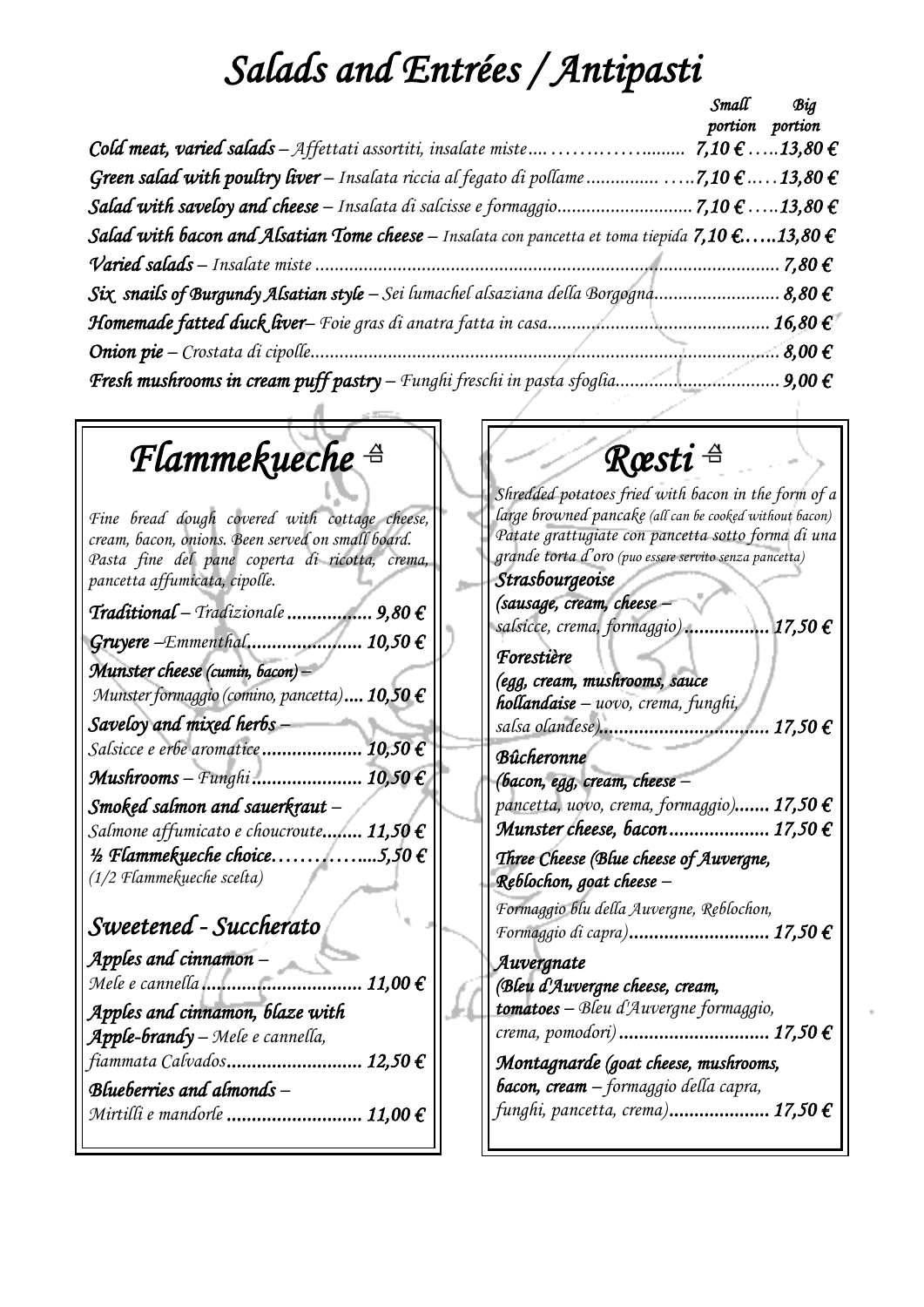## *Baeckeoffe*

*Baeckeoffe \* with 3 kinds of meat marinated inAlsatian wine, green salad (15 min of waiting) 24,00 €*

*Alsatian potful made up of lamb, pork and beef, marinated with Alsatian white wine, cooked with vegetables and potatoes in a pot. Specialità alsaziana composto dell'agnello, maiale e manzo, marinato con il vino bianco dell'Alsazia, ha cucinato con le verdure e le patate in una terrina (15 minuti di attesa).*

# *Alsatian specialities / Specialità alsaziana*

| Pork knuckle roasted in beer, fried potatoes - Stinco di maiale arrosto                                          |
|------------------------------------------------------------------------------------------------------------------|
| 19,50€<br>alla birra, patate saltate in padella.                                                                 |
| Pork knuckle roasted with Munster cheese, fried potatoes - Stinco di maiale arrosto                              |
| al Munster formaggio, patate saltate in padella.<br>19,80 €                                                      |
| Potato Wafer, Green salad - Wafer di patata, Insalata.<br>15,90 €                                                |
| Quenelle of liver, sauce with shallots, fried potatoes – Chenella di fegato, salsa con scalogni 18,50 $\epsilon$ |
| Chicken in Riesling wine and cream sauce, home made noodles - Pollo al Riesling e crema salsa,                   |
| 19,50 €<br>.                                                                                                     |
| Sauerkraut with 6 kinds of meat - Choucroute con 6 varieta di carne e affettati<br>22,80 €                       |
| Cottage cheese, fried potatoes, munster - Formaggio fresco cremoso, patate                                       |
| 16,50€<br>saltate in padella, munster                                                                            |
| Calf kidneys with Mustard Sauce, fried potatoes - Moduli di vitello salsa senape, patate saltate in              |
| 21,00€<br>padella                                                                                                |
| Cheeks of pork roasted in Pinot Noir wine, home made noodles $-$ Guancie del maiale                              |
| 21,00€<br>arrosto al Pinot Noir, pasta fatta in casa                                                             |
| 26,00€<br><b>Sauerkraut with 3 fishes</b> - Choucroute con 3 pesce.                                              |
| Salmon, sauerkraut - Salmone, Choucroute<br>21,00 €                                                              |

# *Meat / Carne*

| $$ 26.00 $\in$ |
|----------------|
|                |
|                |
| .20.00 f       |
|                |

#### *The meats are been useful grilled or with a sauce : cream, pepper.*

*Le carni sono state arrostita utile o con una salsa : crema, pepe.* 

#### *Choice of garnish : french fries, fried potatoes*  $\stackrel{\triangle}{\rightarrow}$  *noodles*  $\stackrel{\triangle}{\rightarrow}$  *or vegetables of the day*  $\stackrel{\triangle}{\rightarrow}$ *(specify your wish during the ordering).*

| Scelta di contorno: patate fritte o saltate in padella, pasta o verdure del giorno (specifichi il vostro desiderio durante l'ordinamento). |  |
|--------------------------------------------------------------------------------------------------------------------------------------------|--|
|                                                                                                                                            |  |
| Green salad, to accompany a dish – Insalata, per accompagnare un piatto  3,00 $\epsilon$                                                   |  |
|                                                                                                                                            |  |